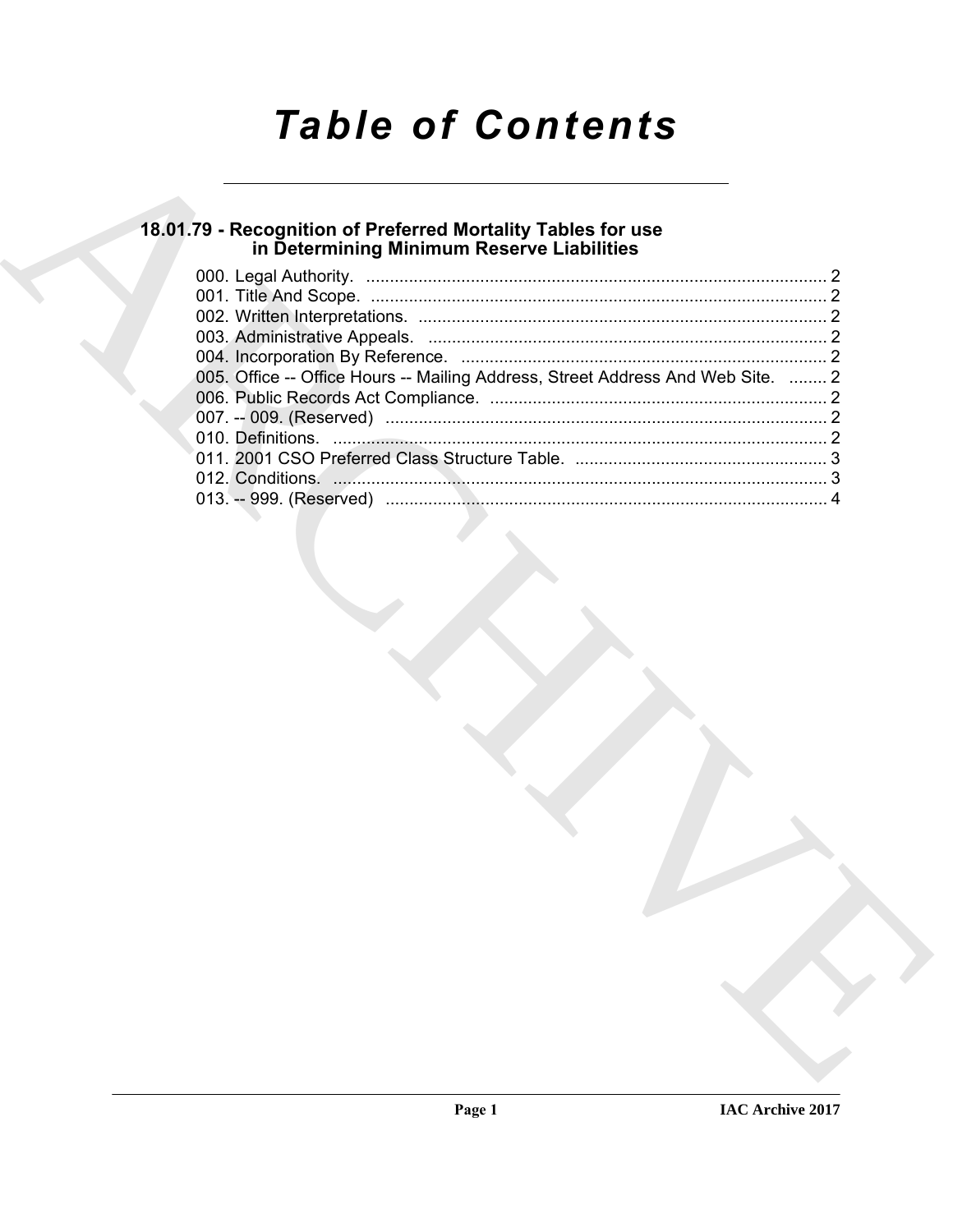#### **IDAPA 18 TITLE 01 CHAPTER 79**

#### **18.01.79 - RECOGNITION OF PREFERRED MORTALITY TABLES FOR USE IN DETERMINING MINIMUM RESERVE LIABILITIES**

### <span id="page-1-1"></span><span id="page-1-0"></span>**000. LEGAL AUTHORITY.**

This rule is promulgated and adopted pursuant to the authority granted by Sections 41-211 and 41-612, Idaho Code.

 $(4-2-08)$ 

# <span id="page-1-2"></span>**001. TITLE AND SCOPE.**

**01. Title**. This rule shall be cited as IDAPA 18.01.79, "Recognition of Preferred Mortality Tables for Use in Determining Minimum Reserve Liabilities."

**18.61.79** - **RECOGNITION OF REFERENCE TAIL INTERESTS OR USE**<br> **(iii)** - IFACTA AND SCOPE (1986) CONFIDENTIES CONFIDENTIES FOR USE (1986)<br>
THE ARC[HI](http://www.soa.org/research/experience-study/ind-life/tables/intl-2001-cso-preferred-class-structure-mortality-tables.aspx)[V](http://www.doi.idaho.gov)E CONFIDENTIES (2007)<br>
THE ARCHIVE CONFIDENTIES (2007)<br>
THE ARCHIVE CONF **02.** Scope. The purpose of this rule is to recognize, permit and prescribe the use of mortality tables that reflect differences in mortality between Preferred and Standard lives in determining minimum reserve liabilities in accordance with Sections  $41-612(4)(a)(iii)$ , Idaho Code, and IDAPA 18.01.47, "Valuation of Life Insurance Policies Including the Introduction and Use of New Select Mortality Factors." Subsections 005.01 and 005.02. (4-2-08) Including the Introduction and Use of New Select Mortality Factors," Subsections 005.01 and 005.02.

#### <span id="page-1-3"></span>**002. WRITTEN INTERPRETATIONS.**

In accordance with Section 67-5201(19)(b)(iv), Idaho Code, this agency may have written statements which pertain to the interpretation of the rules of the chapter, or to the documentation of compliance with the rules of this chapter. These documents will be available for public inspection and copying in accordance with the public records act.

 $(4-2-08)$ 

#### <span id="page-1-4"></span>**003. ADMINISTRATIVE APPEALS.**

All administrative appeals shall be governed by Chapter 2, Title 41, Idaho Code, and the Idaho Administrative Procedure Act, Title 67, Chapter 52, Idaho Code, and IDAPA 04.11.01, "Idaho Rules of Administrative Procedure of the Attorney General." (4-2-08)

#### <span id="page-1-5"></span>**004. INCORPORATION BY REFERENCE.**

The Director of the Department of Insurance adopts by reference the 2001 CSO Preferred Class Mortality Tables. The tables are available on the Society of Actuaries website at http://www.soa.org/research/experience-study/ind-life/<br>tables/intl-2001-cso-preferred-class-structure-mortality-tables.aspx. (4-2-08) tables/intl-2001-cso-preferred-class-structure-mortality-tables.aspx.

# <span id="page-1-6"></span>**005. OFFICE -- OFFICE HOURS -- MAILING ADDRESS, STREET ADDRESS AND WEB SITE.**

**01. Office Hours**. The Department of Insurance is open from 8 a.m. to 5 p.m. except weekends and legal holidays. (4-7-11)

**02. Mailing Address**. The department's mailing address is: Idaho Department of Insurance, P.O. Box 83720, Boise, ID 83720-0043. (4-2-08)

**03.** Street Address. The principal place of business is 700 West State Street, 3rd Floor, Boise, Idaho (4-7-11)  $83720.$  (4-7-11)

**04. Web Site Address**. The Department's website is http://www.doi.idaho.gov (4-2-08)

#### <span id="page-1-7"></span>**006. PUBLIC RECORDS ACT COMPLIANCE.**

Any records associated with these rules are subject to the provisions of the Idaho Public Records Act, Title 74, Chapter 1. Idaho Code. (4-2-08) Chapter 1, Idaho Code.

#### <span id="page-1-8"></span>**007. -- 009. (RESERVED)**

#### <span id="page-1-10"></span><span id="page-1-9"></span>**010. DEFINITIONS.**

<span id="page-1-11"></span>**2001 CSO Mortality Table**. That mortality table, consisting of separate rates of mortality for male and female lives, developed by the American Academy of Actuaries CSO Task Force from the Valuation Basic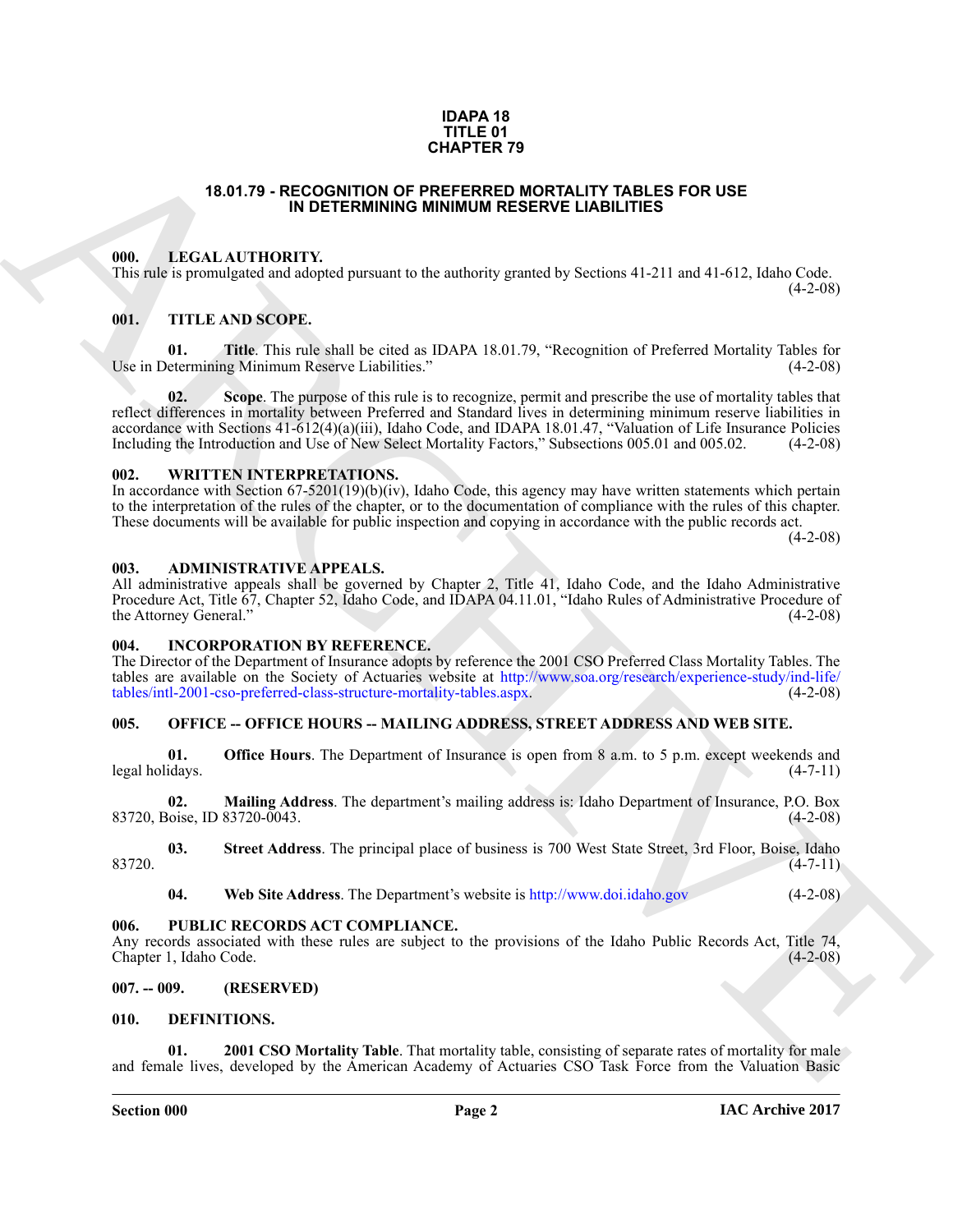# *IDAHO ADMINISTRATIVE CODE IDAPA 18.01.79 - Recognition of Preferred Mortality*  **Tables for Use in Determining Minimum Reserve Liabilities**

Mortality Table developed by the Society of Actuaries Individual Life Insurance Valuation Mortality Task Force, and adopted by the National Association of Insurance Commissioners ("NAIC") in December 2002. The 2001 CSO Mortality Table is included in the "Proceedings of the NAIC (2nd Quarter 2002)" and supplemented by the 2001 CSO Preferred Class Structure Mortality Table defined below in Subsection 010.02. Unless the context indicates otherwise, the "2001 CSO Mortality Table" includes both the ultimate form of that table and the select and ultimate form of that table and includes both the smoker and nonsmoker mortality tables and the composite mortality tables. It also includes both the age-nearest-birthday and age-last-birthday bases of the mortality tables. Mortality tables in the 2001 CSO Mortality Table include the following: (4-2-08) (4-2-08)

<span id="page-2-5"></span>**a.** 2001 CSO Mortality Table (F). Mortality table consisting of the rates of mortality for female lives from the 2001 CSO Mortality Table. (4-2-08)

<span id="page-2-6"></span>**b.** 2001 CSO Mortality Table (M). Mortality table consisting of the rates of mortality for male lives 2001 CSO Mortality Table. (4-2-08) from the 2001 CSO Mortality Table.

<span id="page-2-4"></span>**c.** Composite Mortality Tables. Mortality tables with rates of mortality that do not distinguish smokers and nonsmokers. (4-2-08) between smokers and nonsmokers.

<span id="page-2-8"></span>**d.** Smoker and Nonsmoker Mortality Tables. Mortality tables with separate rates of mortality for smokers and nonsmokers.

<span id="page-2-7"></span>**02. 2001 CSO Preferred Class Structure Mortality Table**. Those mortality tables with separate rates of mortality for Super Preferred Nonsmokers, Preferred Nonsmokers, Residual Standard Nonsmokers, Preferred Smokers, and Residual Standard Smoker splits of the 2001 CSO Nonsmoker and Smoker tables as adopted by the NAIC at the September 2006 national meeting and published in the "NAIC Proceedings (3<sup>rd</sup> Quarter 2006)." Unless the context indicates otherwise, the "2001 CSO Preferred Class Structure Mortality Table" includes both the ultimate form of that table and the select and ultimate form of that table. It includes both the smoker and nonsmoker mortality tables. It includes both the male and female mortality tables and the gender composite mortality tables. It also includes both the age-nearest-birthday and age-last-birthday bases of the mortality table. (4-2-08) includes both the age-nearest-birthday and age-last-birthday bases of the mortality table.

<span id="page-2-9"></span>**Statistical Agent**. An entity with proven systems for protecting the confidentiality of individual insured and insurer information; demonstrated resources for and history of ongoing electronic communications and data transfer ensuring data integrity with insurers, which are its members or subscribers; and a history of and means for aggregation of data and accurate promulgation of the experience modifications in a timely manner. (4-2-08)

# <span id="page-2-10"></span><span id="page-2-0"></span>**011. 2001 CSO PREFERRED CLASS STRUCTURE TABLE.**

**Experimental Theorems** of Theorems (Theorems Theorems Contenting Minimum Reason in the content of the content of the content of the content of the content of the content of the content of the content of the content of th At the election of the company, for each calendar year of issue, for any one or more specified plans of insurance and subject to satisfying the conditions stated in this regulation, the 2001 CSO Preferred Class Structure Mortality Table may be substituted in place of the 2001 CSO Smoker or Nonsmoker Mortality Table as the minimum valuation standard for policies issued on or after January 1, 2007. For policies issued on or after January 1, 2004, and prior to January 1, 2007, these tables may be substituted with the consent of the Director and subject to the conditions of Section 012 of this chapter. In determining such consent, the Director may rely on the consent of the commissioner of the company's state of domicile. No such election shall be made until the company demonstrates at least twenty percent (20%) of the business to be valued on this table is in one (1) or more of the preferred classes. A table from the 2001 CSO Preferred Class Structure Mortality Table used in place of a 2001 CSO Mortality Table, pursuant to the requirements of this rule, will be treated as part of the 2001 CSO Mortality Table only for purposes of reserve valuation pursuant to the requirements of IDAPA 18.01.59, "Recognition of the 2001 CSO Mortality Table For Use In Determining Minimum Reserve Liabilities And Nonforfeiture Benefits." (4-7-11)

# <span id="page-2-2"></span><span id="page-2-1"></span>**012. CONDITIONS.**

<span id="page-2-3"></span>**01. Preferred Nonsmoker and Residual Standard Nonsmoker Tables**. For each plan of insurance with separate rates for Preferred and Standard Nonsmoker lives, an insurer may use the Super Preferred Nonsmoker, Preferred Nonsmoker, and Residual Standard Nonsmoker tables to substitute for the Nonsmoker mortality table found in the 2001 CSO Mortality Table to determine minimum reserves. At the time of election and annually thereafter, except for business valued under the Residual Standard Nonsmoker Table, the appointed actuary shall certify that:  $(4-2-08)$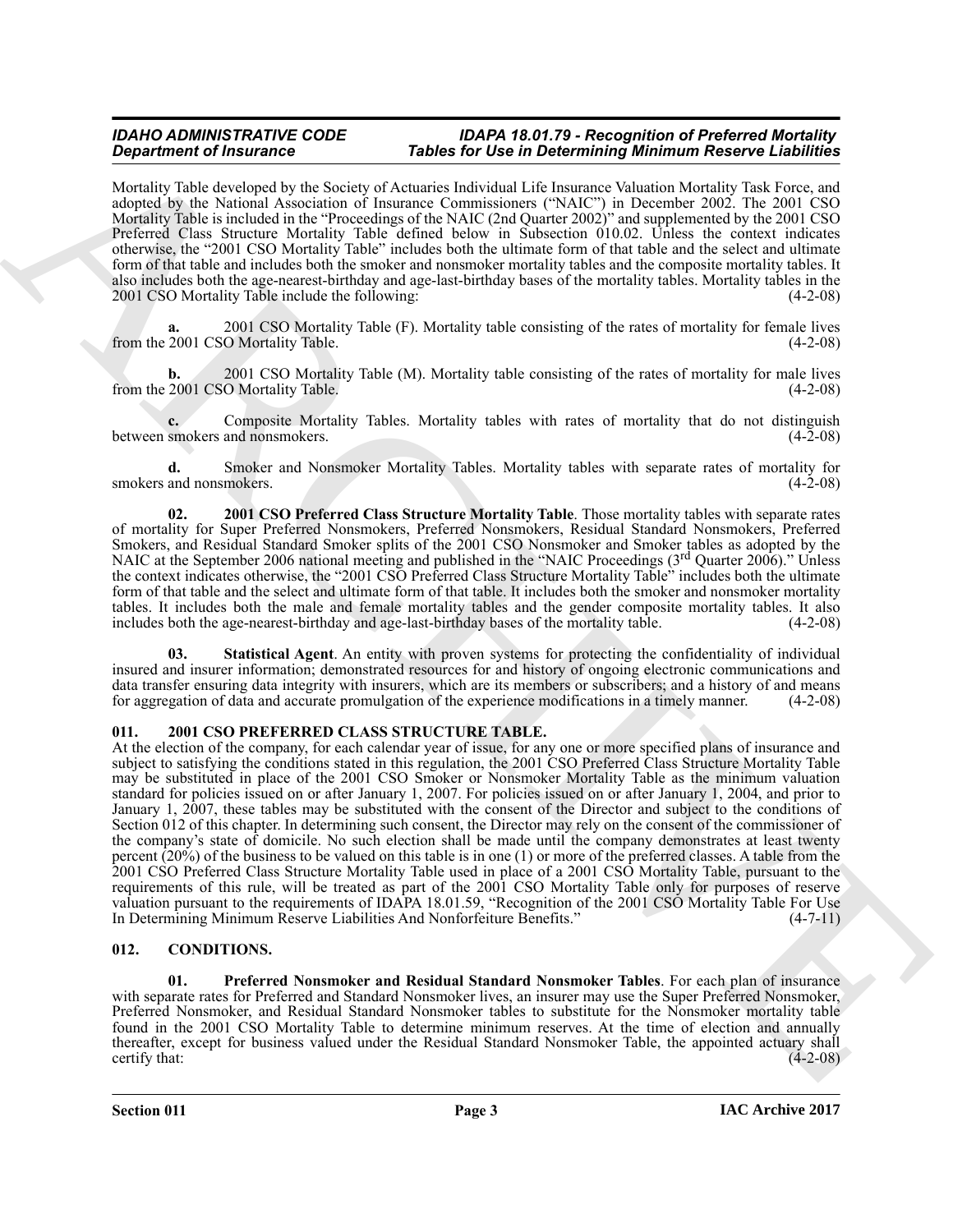### *IDAHO ADMINISTRATIVE CODE IDAPA 18.01.79 - Recognition of Preferred Mortality*  **Tables for Use in Determining Minimum Reserve Liabilities**

**a.** The present value of death benefits over the next ten years after the valuation date, using the anticipated mortality experience without recognition of mortality improvement beyond the valuation date for each class, is less than the present value of death benefits using the valuation basic table corresponding to the valuation table being used for that class.

**b.** The present value of death benefits over the future life of the contracts, using anticipated mortality experience without recognition of mortality improvement beyond the valuation date for each class, is less than the present value of death benefits using the valuation basic table corresponding to the valuation table being used for that class.  $\frac{1}{4-2-08}$  (4-2-08)

<span id="page-3-1"></span>**02. Preferred Smoker and Residual Standard Smoker Tables**. For each plan of insurance with separate rates for Preferred and Standard Smoker lives, an insurer may use the Preferred Smoker and Residual Standard Smoker tables to substitute for the Smoker mortality table found in the 2001 CSO Mortality Table to determine minimum reserves. At the time of election and annually thereafter, for business valued under the Preferred Smoker Table, the appointed actuary shall certify that: (4-2-08)

**a.** The present value of death benefits over the next ten years after the valuation date, using the anticipated mortality experience without recognition of mortality improvement beyond the valuation date for each class, is less than the present value of death benefits using the Preferred Smoker valuation basic table corresponding to the valuation table being used for that class.

<span id="page-3-4"></span>**b.** The present value of death benefits over the future life of the contracts, using anticipated mortality experience without recognition of mortality improvement beyond the valuation date for each class, is less than the present value of death benefits using the Preferred Smoker valuation basic table. (4-2-08) present value of death benefits using the Preferred Smoker valuation basic table.

**Department of Transmission Constraints Theodore Constraints of the internalistic state in the constraint of the constraints of the internal methodole and the constraints of the constraints of the constraints of the const 03. Unless Exempted By the Director**. Every authorized insurer using the 2001 CSO Preferred Class Structure Table shall annually file with the director, with the NAIC, or with a statistical agent designated by the NAIC and acceptable to the director, statistical reports showing mortality and such other information as the director may deem necessary or expedient for the administration of the provisions of this regulation. The form of the reports shall be established by the director or the director may require the use of a form established by the NAIC or by a statistical agent designated by the NAIC and acceptable to the director. (4-2-08) agent designated by the NAIC and acceptable to the director.

<span id="page-3-2"></span>**04. Reserve Credit for Policies Issued Prior to January 1, 2007**. The use of the 2001 CSO Preferred Class Structure Table for the valuation of policies issued prior to January 1, 2007 shall not be permitted in any statutory financial statement in which a company reports, with respect to any policy or portion of a policy coinsured, either of the following: (4-7-11)

**a.** In cases where the mode of payment of the reinsurance premium is less frequent than the mode of payment of the policy premium, a reserve credit that exceeds, by more than the amount specified in this paragraph as Y, the gross reserve calculated before reinsurance. Y is the amount of the gross reinsurance premium that (a) provides coverage for the period from the next policy premium due date to the earlier of the end of the policy year and the next reinsurance premium due date, and (b) would be refunded to the ceding entity upon the termination of the policy.  $(4 - 7 - 11)$ 

**b.** In cases where the mode of payment of the reinsurance premium is more frequent than the mode of payment of the policy premium, a reserve credit that is less than the gross reserve, calculated before reinsurance, by an amount that is less than the amount specified in this paragraph as Z. Z is the amount of the gross reinsurance premium that the ceding entity would need to pay the assuming company to provide reinsurance coverage from the period of the next reinsurance premium due date to the next policy premium due date minus any liability established for the proportionate amount not remitted to the reinsurer. (4-7-11)

<span id="page-3-3"></span>**05. Reserve Method**. For the purposes of the condition specified in Subsection 012.04 of this rule, the reserve (i) for the mean reserve method shall be defined as the mean reserve minus the deferred premium asset, and (ii) for the mid-terminal reserve method shall include the unearned premium reserve. A company may estimate and adjust its accounting on an aggregate basis in order to meet the conditions to use the 2001 CSO Preferred Class Structure Table. (4-7-11) Structure Table.

<span id="page-3-0"></span>**013. -- 999. (RESERVED)**

**Section 012 Page 4**